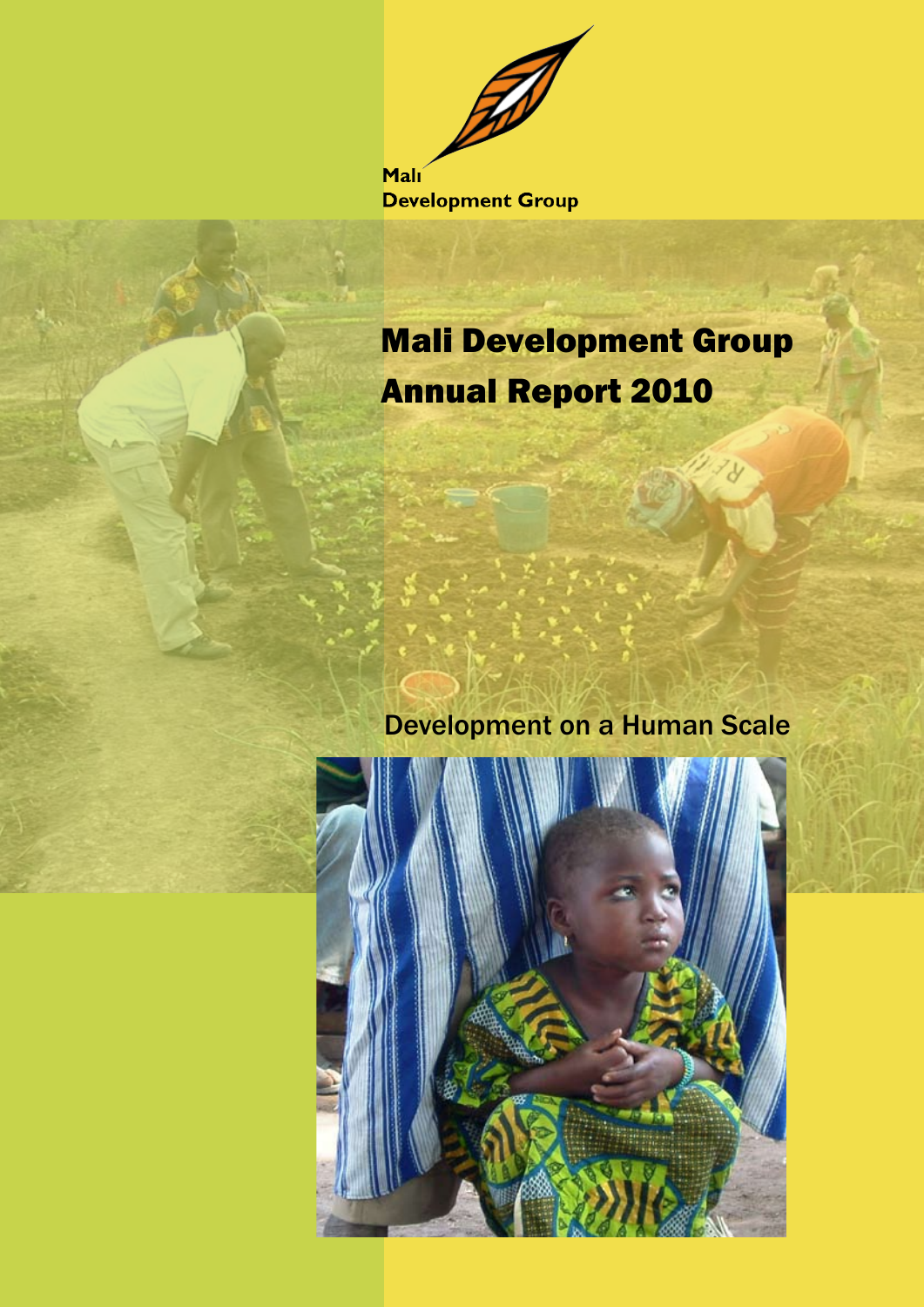

### Welcome to this year's annual report

#### **The Road to Mafélé**

At last year's AGM, one of our members, Martin Freeth offered to make a film for us. Some time ago, Mamadou Kone, Director of our main partner, Jeunesse et Développement, also said that a film about the partnership would be useful in Mali as well as Britain. This remained an unfulfilled objective from our 2008/10 work plan until Martin made his offer.

We are extremely pleased with the film that Martin has made. Hopefully many of you will have a chance to see it (in full, rather than the clips on You Tube) over the coming months. If you're unlikely to get to Mali to see the work that you're supporting for yourself, the film certainly gives a really good flavour of what's going on. Later in this report Martin writes about the experience, and he has now completed a Bambara version of the film which will make it more acces sible in Mali. We hope that the film will be shown in Britain on the community channel in the coming months. The film confirms our enduring and special relationship with Kone and the staff of Jeunesse et Développement and this report also includes informa tion about the main aspects of the 2011/13 proposed work plan.

#### **MDG's partnerships**

This year's report, though, aims to give a fuller picture as well of our work with our other two partners - MACH and Sahel Eco, and we hope that this will give you a good overview of the wide range of work which our members are now supporting. We continue to give regular feedback to supporters through our quarterly newsletters, and our web site, www.malidg.org.uk gives information and pictures about the whole range of activities and projects as well as links to other related sites.

#### **Reproductive Health Programme**

This year sees the ending of our funding to the Reproductive Health project in Bamako. We have been supporting it as sole funders for 6 years and it has achieved a great deal in reaching large numbers of young people in Commune IV in Bamako. We have had extremely generous support over the whole 6 years from the Truck music festival and more recently from the Guildford Academic Associates charity. We hope that J&D may be able to find other funding to sustain this work into the future, but a huge amount of preventive work has been accomplished and deserved recognition is due to Soumaïla Moro, the project coordinator and his staff, as well of course to the hundreds of impressive young people who have served as Peer Educators. Over the next year a full report on the overall project will be produced and this will be made available to members.

#### **The 2011-13 Work Plan- MDG and J&D**

Over the last 6 months the development, in close consultation with Mamadou Kone of J&D has been the development of our new work plan for 2011 to 2013. This started with a lengthy skype discussion with Kone at January's committee meeting and will be concluded in November, when budgets and programme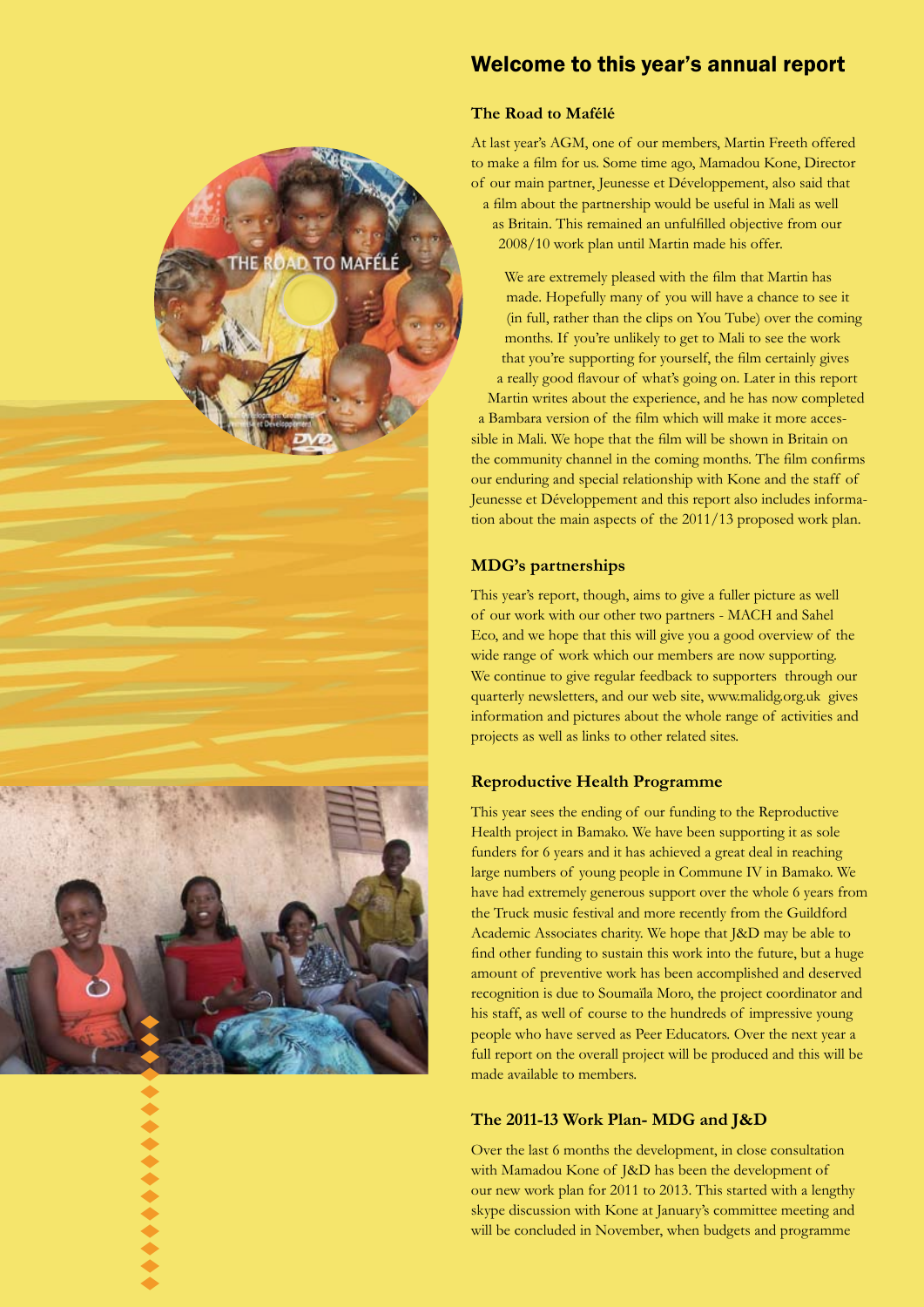plans for the various activities are agreed. As always we have kept members closely informed and if you would like more details of any of our projects do get in touch through our web site.

The main projects planned are as follows:

• Malaria prevention in Manankoro

J&D wish to develop a new malaria prevention project in Manankoro - although J&D has achieved a great deal in the villages over the years this area of work especially still needs to be tackled. The plan will be to develop a pilot project for two years and then to attract longer term funding.

The Second Step Project- support for women's development

This has always been a theme of MDG's contribution, but this is a very new context. J&D has been working in southern Mali on developing many new women's micro-credit groups. These groups enable women to play a much bigger role in their communities. J&D propose that MDG gives extra support and encouragement to some of these groups by encouraging them to put forward projects for MDG to fundperhaps 5 or 6 per year. J&D workers would support the development of project plans, but the ideas and detailed planning will come from the groups themselves. This means there may be considerable variety in the ideas put forward! Over three years this will add up to a considerable programme, and through representatives the women's groups will have a direct say over the chosen priorities. We will be applying to funders, but individual or group donations would be very welcome as has always been the case with this aspect of our work- it is likely that many of the smaller projects will be achievable with £1,000 to £1,500

Community Projects with Gifford

We are very pleased that our partnership with Gifford is going to continue, and we hope that there will a Gifford supported project on alternate years in 2011 and 2013. The 2011 project will involve construction of two new wards for the Health Centre at Kolondieba, which is desperately short of space to accommodate women with high-risk pregnancy and malnourished children needing intensive support. Since the scheme needs to go on site early in 2011 this is our most urgent need - we are aiming to raise just over  $\text{\emph{f}}21,000$  and we hope that you will be able to support us on this scheme in the coming months

• A new 4x4

J&D desperately need a new vehicle. MDG usually aims to include some 'tools and equipment' items in the work planthe vehicle and ongoing support for IT will be the priorities. Again we will be looking to trusts and corporate funders, but individual donations will help us make progress more quickly.

#### **Malian Community Council and Mali Interest Group**

We continue to work closely with the representative body for Malians in the U.K. - the Malian Community Council, and now collaborate regularly on a range of issues. In May of this year we co-hosted a conference of Mali Interest Group agencies in London. The meeting discussed a number of issues suitable for collaborative work into the future - from feasibility work on Fair Trade Shea Butter to the need for improvements in visa arrangements. Following the meeting a Facebook site for agency representatives was set up which we hope will improve day-to-day sharing and links between all the organisations involved.

During the year, the British government opened an embassy in Bamako. We have made contact with the new ambassador who has been very encouraging and we will be meeting with him shortly. We will report on this meeting in our next newsletter.

#### **Thank you**

Despite the recession, our finances have not been too badly affected by a decrease in donations. A greater difficulty has been the exchange rate as the Central African Franc is pegged to the euro. Our thanks to all of you for the support you provide, in whatever form. We hope that this report will show you that we continue to use your donations wisely and that it makes a very significant difference to the lives of Malians. We endeavour to provide a good quality annual report and the same with our newsletters and website as an important way of providing feedback to you. Particular thanks for the professional look of all of these go to Andrea Hewes who does all of the artwork for us for free.

#### **…and finally Congratulations!**

22nd September 2010 is the 50th Anniversary of Malian Independence, and we all join together in wishing our Malian partners and our colleagues in the Community Council a very happy celebration and a bright and successful future for a country we have all grown to love and admire.

Linda King

Chair of M.D.G

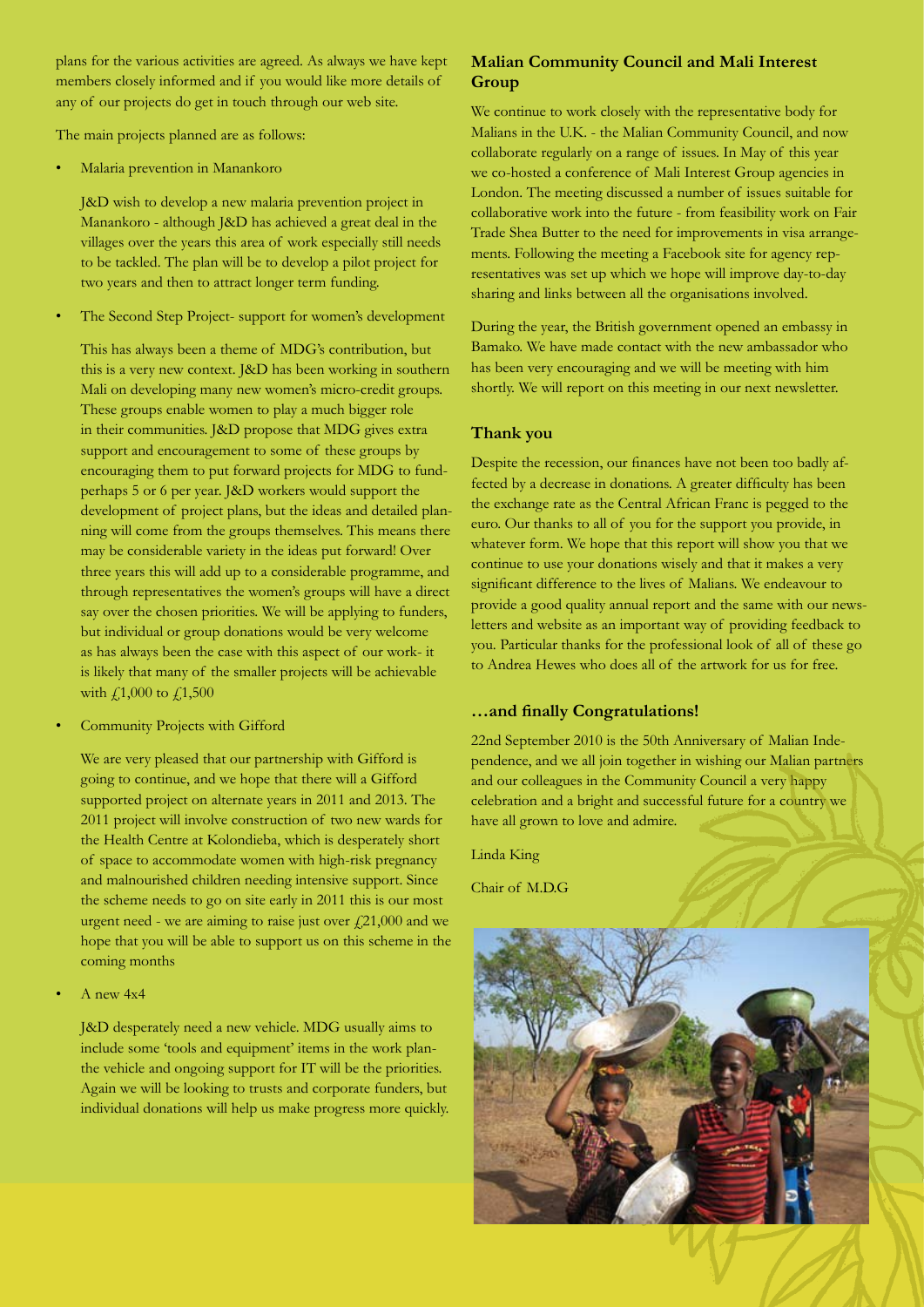## Financial Report for the Year ended 31st March 2010

Gross income exceeded  $f(61,600)$  in total for the latest financial year, an increase of 26% compared with the previous year. This has enabled projects to proceed as planned despite a harsher UK economic environment. Some of the income developments were as follows:

Donations and subscriptions rose significantly to  $\ddot{\text{.}}38,295$ . This was markedly higher than the past two years and reflects a diverse spread of contributions. These include regular Member payments, individual/corporate/trust donations, partnership income, continued and valued assistance provided by Gifford and  $f$ 1,560 from incorporation of funds via the Friends of Mali.

Also, to meet J & D Work Plan needs, an Appeal Fund raised around £5,500, including an allowance for Gift Aid refunds, during the second half of 2009 with generous individual contributions from both members and non-members.

Increased income also reflected the activities of two partners included in the MDG charitable group. Within the Malian Association for Culture and Hope ( MACH), set-up to assist disadvantaged children, the management and work of Tim Hewes caused receipts to rise to a sum approaching £15,000, before Gift Aid. Tim obtained over  $f4,100$  from a successful sponsored "fasting" project. Also, valuable receipts were provided from the Tree Parties partnership with Sahel Eco which is now established as a part of MDG and carries out important environmental work.

- Regarding fund raising, £7,500 was received from Truckfest and this continued to assist the Reproductive Health project. Additionally, Butts Brewery contributed a valuable  $f1,000$ plus income received from a number of activities including a Christmas Raffle that produced approximately  $f<sub>1</sub>$ , 1,000, pudding sales (Linda King), Fairtrade (Sue Raikes), pottery sales (Gill Hedge), a sky diving sponsorship and activities such as the music of Redhouse Radio (Andy Benson). Many other activities produced important contributions.
- Gift Aid tax refunds, from the Inland Revenue, increased to  $\angle$  19,271 in line with a greater level of applicable contributions.
- Member numbers increased with a corresponding effect on subscription income.
- MDG has raised approximately £360,000 since being granted charitable status in 2001 and the vast majority of this has been achieved by membership activities and donation.

#### **Expenditure**

Outgoings are based upon agreed priorities with partners, in particular J&D, and are subject to approval by the Executive Committee of MDG. They are based on a 3-year Work Plan that currently covers the years 2008/11. A new Work Plan, covering the next 3 years, is currently being discussed and worked upon in conjunction with J & D.

Payments are made to J&D on a quarterly basis normally to coincide with the Malian Calendar Financial year ( January to December) within which J&D operates. MDG receives regular reports from J&D on progress and priorities can be adjusted on the basis of feedback and new issues.

Outgoings amounted to £42,542 in 2009/10 with transfers to Mali being mainly directed towards J & D. In this regard, the  $\angle$  (26,500 figure was less than the prior year as, given timing differences, only three quarterly payments are included. The majority of £8,460 attributable to the Street Children partner was in respect of transfers as was all of the £3,558 with respect to Sahel Eco. The range of funded projects is described elsewhere in this report, and includes work in both Bamako and Manankoro.

Other costs amounted to only 6% of income, such as modest overheads & payments in line with the charity's voluntary based approach. Expenses cover such items as secretarial expenses, project support and fund-raising expenditure, public liability insurance premiums, printing & similar costs.

An annual surplus of  $\frac{1}{2}19,093$  was realised for the latest financial year in comparison with deficits of  $\frac{13,649 \text{ in } 2008}{09 \text{ and } 18,436}$ in the prior year to that. Accordingly, cash holdings at 31st March 2010, remained strong but were reduced after transfers to Mali in the early part of the 2010/11 financial year.

#### **The Current Financial Year**

Income for first four months of fiscal 2010/11 was approximately £4,600 which is lower than that for the corresponding period in the prior year. Given the current UK economic environment, this is understandable and current year receipts have mainly consisted normal standing order payments, donations and some fund raising.

Taking account of current economic realities, it will obviously be necessary to carefully consider the content of the new MDG Work Plan, including assessment and itemisation of priorities and this will necessitate close dialogue with J & D.

Outgoings during this period have mainly comprised transfers to Mali amounting to  $f(14,000)$  relative to J & D and  $f(2,250)$  for the Street Children project. It has also been agreed that transfers to this project be made quarterly in line with those made to J & D. Additionally, expenses included  $f<sub>1</sub>1,248$  for part costs of making the film and related DVD's,  $f$  176 for leaflet printing,  $f$  390 for Tim Hewes regarding outgoings for the Children's partnership, £73 monthly payments for Public Liability Insurance and sundry secretarial overhead.

Following these transactions, the charity's bank account balances amounted to approximately  $f(6,630 \text{ at the end of July, } 2010$ . A further outstanding Gift Aid refund submission plus other revenues are expected to substantially increase cash recourses prior to the date of the next quarterly transfers to projects in Mali.

David Hedge,

Treasurer, Mali Development Group

August 2010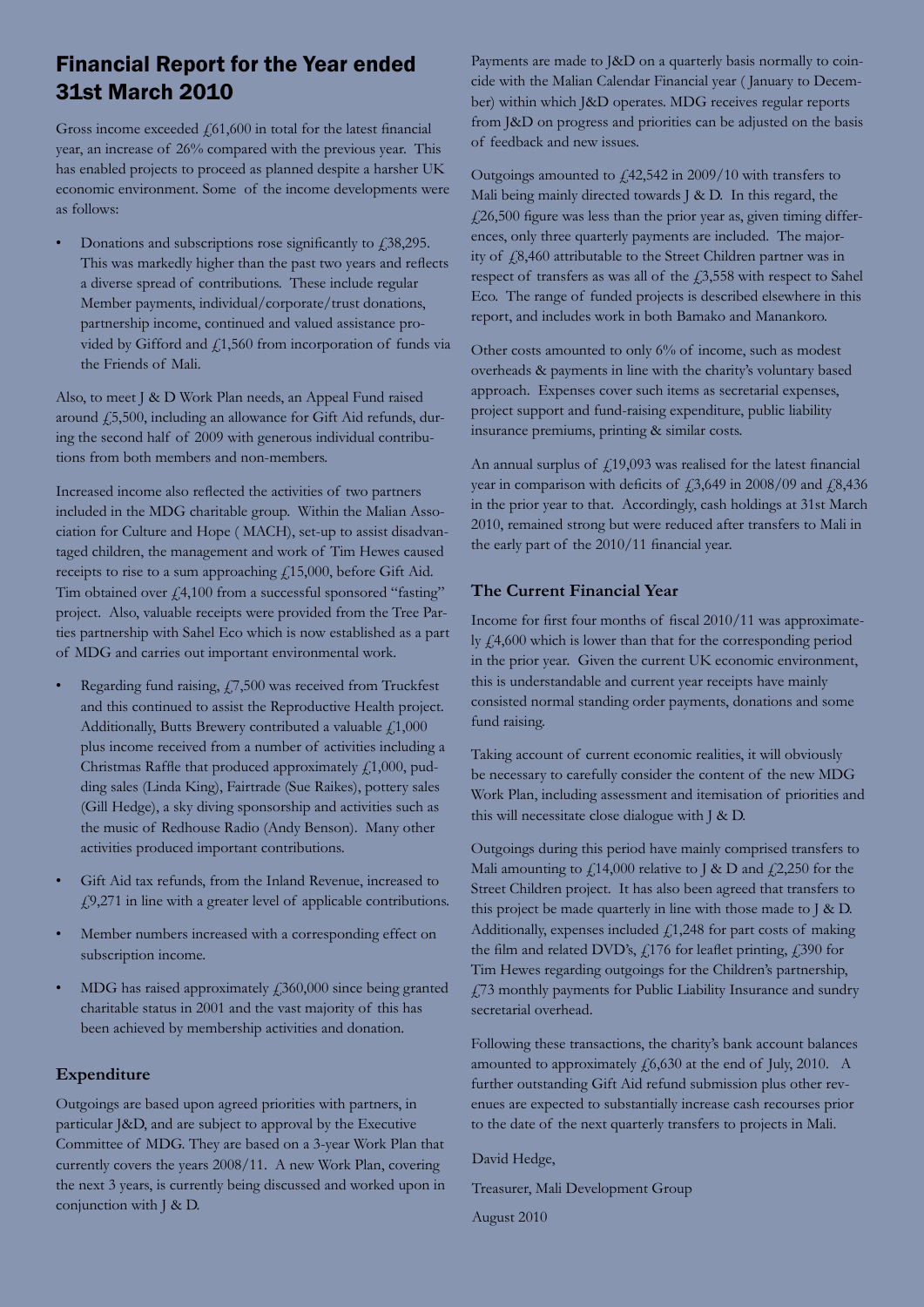

### The Road to Mafélé

I am a ridiculously old hand as a documentary film maker, and have made many films (mainly for the BBC) about subjects in Africa – but none of this had prepared me, or my assistant producer and cameraman Steve Brimson, for the extraordinary experience of our trip to Mali.

John Hedge had told us about similar journeys he and other founder members of MDG had made ten years or so ago which inspired them to set up the organisation. He had also told us how excellent Mamadou Koné, 'Tanty' Konate and their local Jeunesse et Développement colleagues were.

At first, the unspeakable toilets in transit at Tripoli airport, and the predicted three-day delay in Bamako to get a visa for travel in and out of Mali, brought back old memories of the frustrations of African travel – but finally we swept out of the J&D compound, crammed into a Toyota pick-up driven by Bakélé Sidibe, with Koné, Tanty, Tanty's baby and all our equipment, accompanied by the urban music of the capital, heading south.

Music and singing were to lighten our spirits throughout the journey. You might think your spirits would be darkened by the fact that Mali is probably the fifth poorest country in the world with high unemployment, the population

> growing very rapidly and few resources. But almost everywhere there is an extraordinarily positive and hopeful feeling amongst the people. This is a country which was the centre of a democratic empire a thousand years ago, and the spirit of democracy is alive and well again today.

The proud spirit of the Hunters in Manankoro, for example

(whose extraordinary many-stringed instruments so impressed Steve, a guitar technician in one of his previous lives) illustrates why the French had such a hard time keeping Mali down. But this deserved pride did not prevent J&D and MDG team members, everywhere we went, from admitting when things had not worked well and when they needed to learn more.

The spirit of effective co-operation between local people (nurtured by Koné in particular) and the J&D and MDG project teams is clearly sustaining a wide range of small, practical, human-scale projects.

I was perhaps most impressed by the small diesel grain mill in Lémouroutoumou, saving women from hours of back breaking work every day. Speaking as a film maker, their back breaking work was ideal. We used our new small high definition camera, placing it almost inside the wooden grain bowl, to see the heavy poles being smashed down to crush grain – and every bead of perspiration on the women's faces was there in



HD. Add to that the melodious singing of local children... and a BAFTA award could beckon. Compare that to a noisy, crude diesel grinder... no competition, of course!

The sharp Bambara people quickly learned to help us with sound recording and lights, and with luck BAFTA awards, too, will be theirs in the future. We found their open and thoughtful approach to be quite striking. I don't think that I have ever filmed such a frank and reasoned discussion of difficult issues as that offered by a group of young people in the streets of Bamako, tackling tough questions about sexual diseases, family size, contraception and personal relationships.

Then during the editing of our film everything had to be translated into Bamanan for a local version which, hopefully, will go out on Mali TV. Badia Coulibali and Aoua Konate in London worked with drive, creativity and dedication during the many hours it took to get this right.

I have made films in East and South Africa before now. The red earth is the same in West Africa, it seems, but if anything the spirit and friendliness of the people – and their willingness to enter into real partnerships with former colonials like us, beats all the rest.



 $\blacklozenge$ 

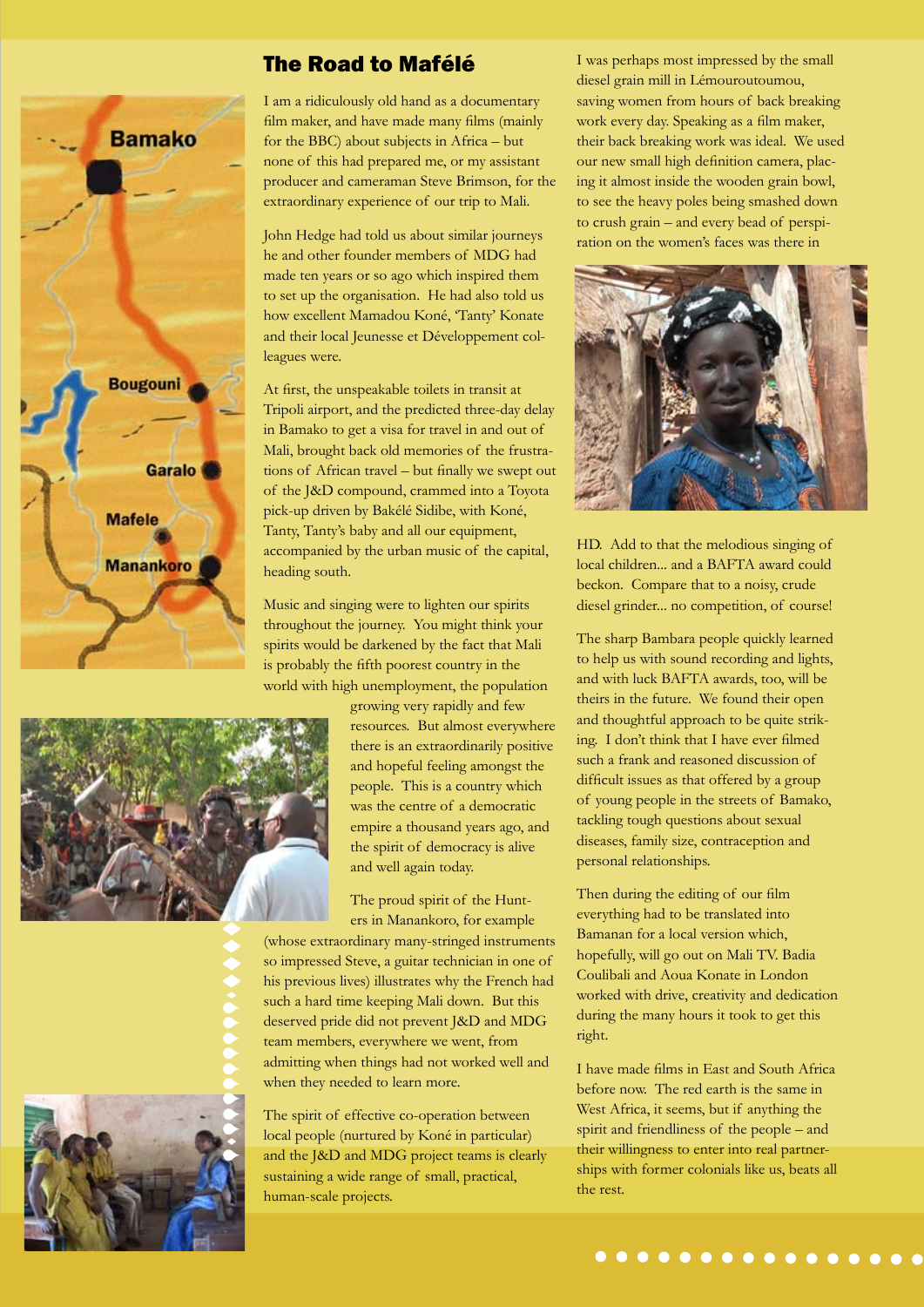## The Malian Association of Culture and Hope (MACH) Kader Keita

Last year we reported that we had decided to turn our long- standing links with Kader Keita into a more structured partnership. MACH is effectively the U.K branch of Kader's organisation, and operates within MDG. In the past 12 months Tim Hewes has worked hard to develop more secure funding to develop Kader's work, and has represented the new partnership on the MDG committee.

#### **Kader Keita and Bogolan**

For those new to MDG's work Kader Keita is a Malian mudcloth artist with a strong sense of social responsibility. A graduate of Mali's art school and a talented painter, Kader's main medium is the traditional textile 'bogolan' (mudcloth).

Bogolan comprises a heavy, cotton cloth with rust-coloured geometric designs printed using a dried leaf called n'galama and iron-rich river mud. Many of the patterns have symbolic meaning in the Bambara tradition. Once solely in the domain of Mali's traditional secret societies and hunters' associations, Bogolan has now gained popularity worldwide and is a renowned symbol of Malian culture.

#### **A champion of Bamako's disadvantaged kids**

With some initial help from Jeunesse et Développement, Kader began to run bogolan workshops in Bamako with, amongst others, street children, refugees and young offenders. It became clear very quickly that he had a remarkable affinity with disadvantaged young people and could use his art to help them communicate and confront their difficulties. In recent years he has visited the UK twice to run workshops with young offenders in prisons and in the community under the auspices of Friends of Mali. Participants submitted their work successfully to the annual prison Koestler awards. Kader also ran a workshop at WOMAD.

Kader's abilities and enthusiasm are all the more remarkable considering he is severely physically disabled. A medical accident as a child means that he moves with the aid of crutches and a motorised wheelchair. His skills and strength of character therefore mean he is an inspiring role model for those living with social and psychological problems as well as physical challenges.

Determined to do more to help disadvantaged Bamako children, Kader set up his association and one of MDG's work plan commitments for the period 2008/10 was to find a way of helping Kader develop his organisation and develop support for it from the UK.

#### **Work in 2009/10:**

Tim reports as follows:

This community based Association works through art and culture to develop the children's skills and self-esteem and reintegrate them into society.

The Association provides food, transport, social support and counselling and some basic education alongside its principal activities of teaching the creation of 'Bogolan'. This all takes place around the small courtyard where Kader lives.

Kader has helped hundreds of children to return to school, to their families or to become financially independent. Courses run throughout the year, funding permitting and 'graduates' receive active follow up and support.

This year Kader was invited to take part in the International Young Persons Conference in the UK, but was denied a visa at the last moment. The work of the Malian children was however, an inspirational centre-piece for the conference. An appeal against the visa ruling was vigorously pursued, but again denied. In fact only one, of all the invited conference participants, from over 6 other countries were denied entry into the UK.

The extensive promotional programme that was to run while Kader was here, had to be greatly reduced. This left only an exhibition of the street children's work and a workshop in Hay-on-Wye.

However, an exciting exhibition of Kader's and the children's work is to be held at the Saïd Business School in Oxford between 29th November and 31st December. The private view is scheduled for Saturday 4th December and we hope that as many supporters as possible can attend, to raise the profile of The Association work.

We have continued to keep in close contact with Kader throughout the year, receiving regular reports on the work being done. As the partnership has developed a regular format has been agreed for budgeting, planning and reporting. We look forward to a very successful 2011, and hope that Kader will soon be able to make another visit to England!.







*'Today, I fight for children in difficult situations. They are my reason for living'.*



*'Every artist dips his brush into his own soul, and paints his own nature into his pictures'*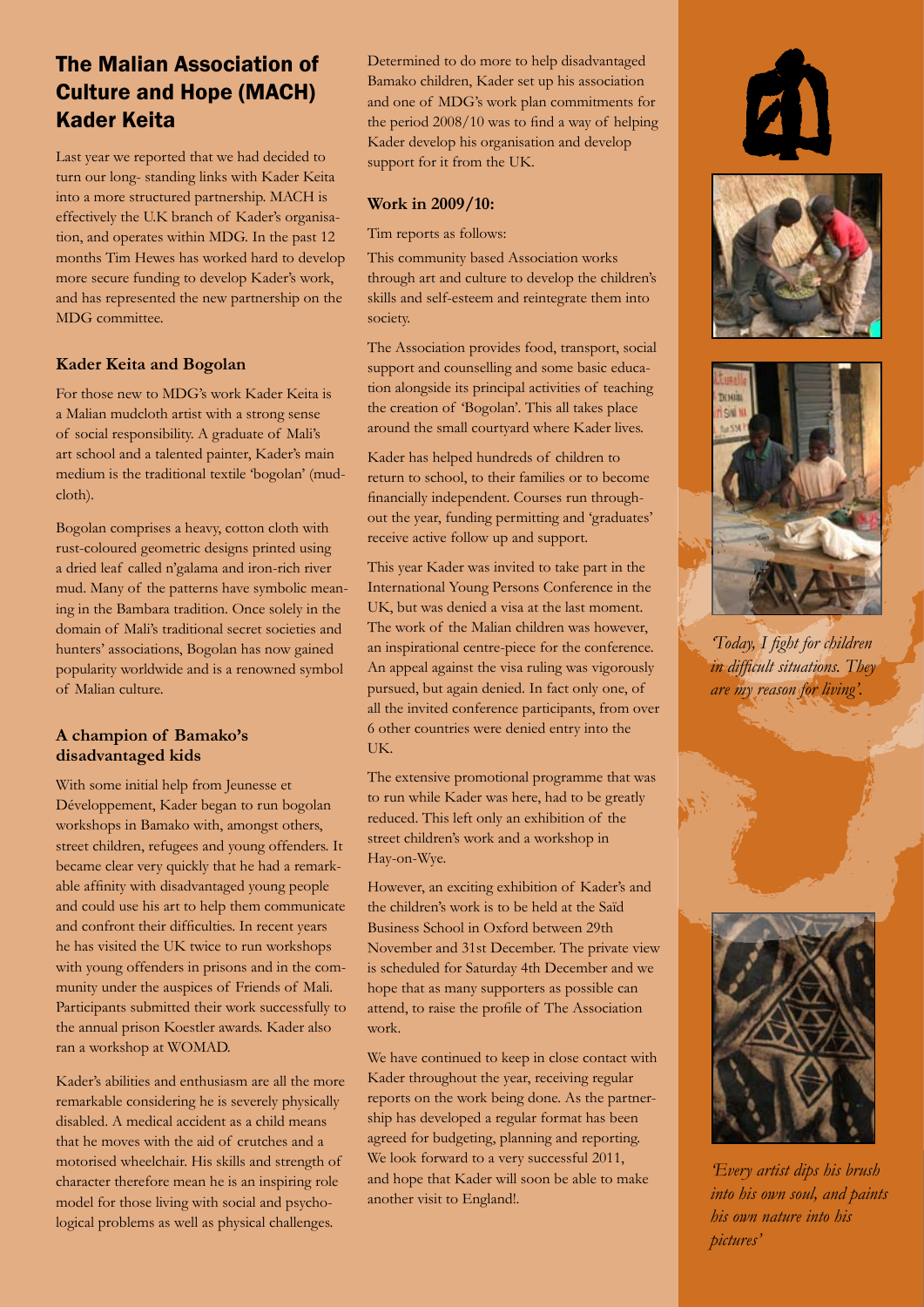### Kader Keita and his work

*'I try to make people think seriously about the worlds problems and to remind those, who only too often just utter fine words, of their responsibilities'.*

Kader frequently takes referrals from other organisations, and the project's work is well understood and respected in the community of Lafiabougou, where Kader lives. So far, over 500 children have benefited from the work of the Association,

Kader has helped hundreds of children to return to school, to their families or to become financially independent. Courses run throughout the year, funding permitting and 'graduates' receive active follow up and support.

But the attitude to children, embodied in the work of the Association remains paramount. The Association treats each of them as a valued individual, listening to their stories, their hopes, fears and dreams, something virtually unheard of for children living on the streets, who are more often regarded as a problem to be contained. Kader nurtures a learning environment where they can feel at ease, with a flexible structure adapted to their erratic and often turbulent life experiences.

When Kader was taken to hospital a couple of years ago for minor surgery, nurses were surprised to find a noisy delegation of raggedy children on the doorstep insisting on seeing Kader. When they refused to go away it was finally agreed that two of them could go inside. They presented Kader with 500 F CFA (about 50p) and said they had collected it to help pay for his medical costs. Needless to say Kader has treasured that 500 F CFA, using it as a feature of one of his works of art.

Youssouf was a recent graduate of the Association. He is seen here receiving his certificate from Kader at the end of his course

 Just before starting the course, this is what Youssouf said about why he wanted to do the course.

"I would like to learn to do bogolan and to become an artist - that is above all my dream in life. In future, God willing, I would also like to have my own group to train my young brothers."

"Training like this inspires me; I can be creative and also have the means to live on. I would like to become involved in everything that is done here and to become an expert in it all".

That was Youssouf 's inspiration and his dream. Tragically, shortly after finishing the course Youssouf died in a traffic accident. This was a tremendous blow to the Team and the other students when he died. The Association wants to find a way through its work of marking Youssouf 's life and his dream.

The Association has developed a wide-ranging network of supporters through persistence and hard work. These include other street children agencies in Bamako, Malian government Ministers, local police, foreign embassy staff, national and international NGO's, and visitors from Europe - artists as well as tourists. Kader has also built on Bamako's twinning with Angers in France and has developed many friends and supporters in the UK.

Supporters are the lifeblood of this inspirational work, and vital for the street children. If you have already supported us, thank you. If not, please do. We need you.

#### **To learn more about Kader and MACH visit the website www.kaderkeita.org.**



Violet Diallo advises children on finances



*'I am not handicapped, either in mind, or in heart.'*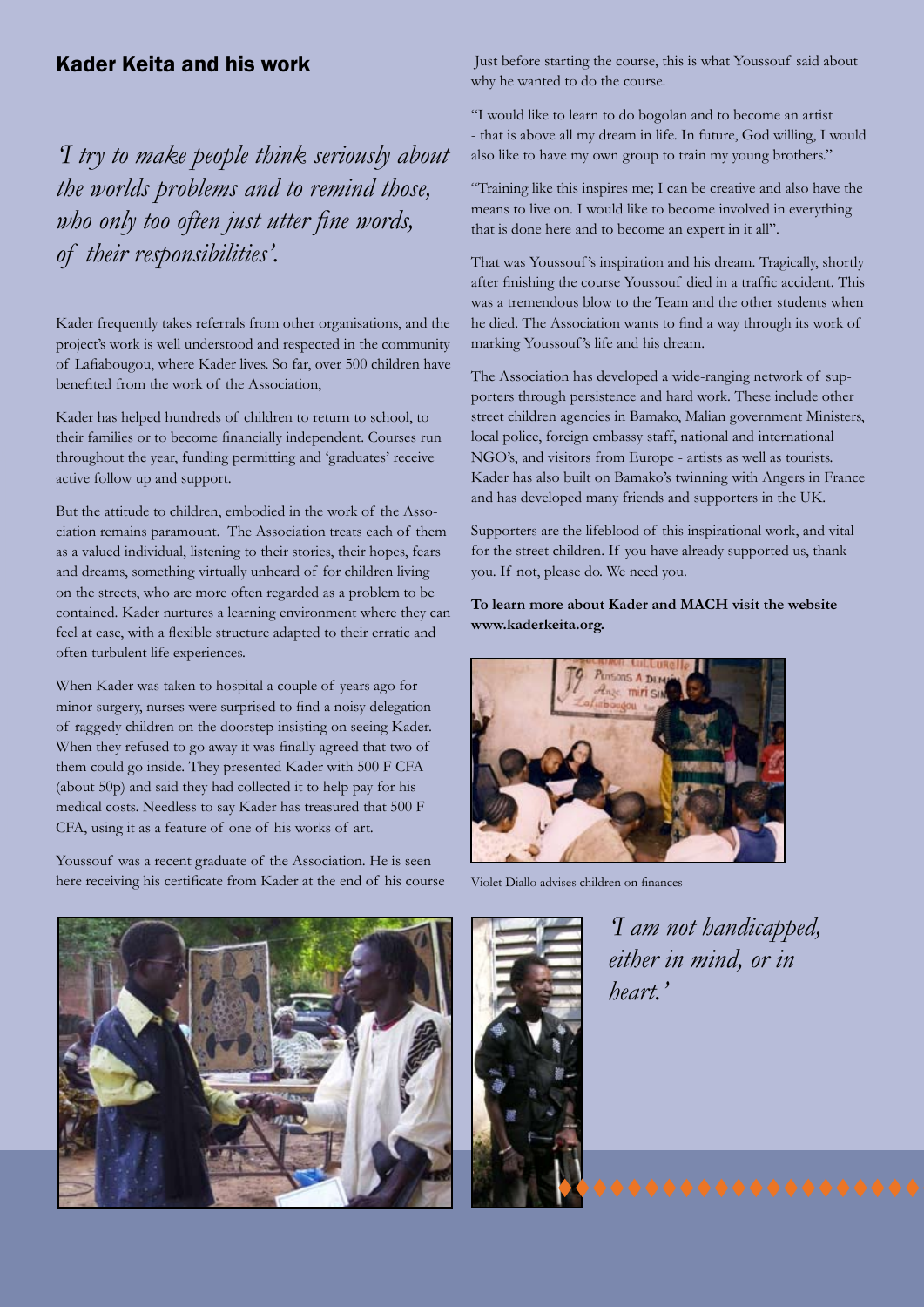### Tree Parties – the first year

In last year's annual report we gave information about the setting up of Tree Parties as a means of supporting environmental work in Mali being carried out by Sahel Eco. On the following pages you can read about the first year and the work that is has specifically supported in Mopti - a new area of Mali for MDG to link with. Tree Parties are the vision of a long-standing MDG member, Linda Francis. The following report is from Linda:

On 2nd August 2009 in deepest Oxfordshire I hosted the first Tree Party. It was sparked off by a legacy left by a good friend, Patsy Wood, who loved trees. The proceeds were match funded from Patsy's legacy, processed by MDG and sent to Sahel Eco in Mali to help support two tree-based projects in the Bankasse, Mopti and Segou areas. These projects, identified with the help and advice of John Hedge, secretary of MDG, are Farmer Managed Natural Regeneration (FMNR) and the Village Tree Enterprise. Both programmes are helping people improve their lives through better management of their environment. This in turn connects with Sahel Eco's partnership of the multi-participatory 'Regreening the Sahel' project. You can learn more about it from this website.

#### **http://africa-regreening.blogspot.com/**

#### **Early developments**

One of the guests at that first Tree Party, IT volunteer Chris Cussens, created Sahel Eco's first dedicated website http://www.saheleco. net/, which went live on 1st March 2010. On the strength of seeing the website, USAID has expressed interest in working with Sahel Eco next year. This was a tremendous boost.

Another Tree Party guest, Mike Rogers, bird ringer and member of the British Trust for Ornithology (BTO), suggested that Sahel Eco links up with bird organizations who are concerned at the alarming drop in migratory birds that overwinter in western Africa, the Sahel in particular. The environmental work of charities on the ground such as Sahel Eco could have a valuable part to play in our understanding of this trend. Mary Allen of Sahel Eco is now in touch with the BTO, The Netherlands Bird Protection Society and Cambridge University, all of whom are currently conducting research.

Other friends of Linda have held Tree Parties and over  $\text{\emph{f}}4,000$  has been raised to date. It is hoped that more people (both in the UK – and perhaps further afield!) will pick up the idea and hold their own Tree Parties to support Sahel Eco's 'regreening' projects.

MDG member Ken King has kindly set up an online donation facility on the Tree Parties website for anyone wishing to support Sahel Eco's regreening projects even if they are not partygoers or hosts.

To begin creating a Tree Party community of 'regreeners' with a direct interactive connection with Sahel Eco's work, Linda and Mary Allen are developing the Tree Party Map (see Tree Parties website) This shows the neighbourhood location in the UK of each party and the various projects they are directly supporting in Mali. Viewers can zoom in from above on any of the markers and see the project locations (in some cases even individual trees!) Each marker has a brief description and sometimes a picture. More data is being added all the time. Early days yet, but at the time of writing the map has already had over one thousand hits.

As part of the Village Tree Enterprise project Sahel Eco is helping communities – especially women – process and market shea butter. This is made from the seeds of an improved variety of the karité tree (see Mary Allen's Sahel Eco report) and has a variety of uses including in cosmetics and foods. Sue Raikes, another MDG member, is investigating marketing opportunities for shea butter as a Fair Trade product in the UK.

#### **The Parties still go on …**

Linda continues to promote and raise funds for Tree Parties whenever the opportunity comes along. One way has been through face painting at family events. The next venue will be the Wood Weekend Oct 9th & 10th at Ickworth House, near Bury St Edmunds, Suffolk, where MDG has a stand, so there are many ways of getting involved. Why not become a Tree Party host and put yourself on the Map?

If you would like to hold a party please contact Linda at host1@treeparties.org.uk or visit **http://www.treeparties.org.uk** to find out more.

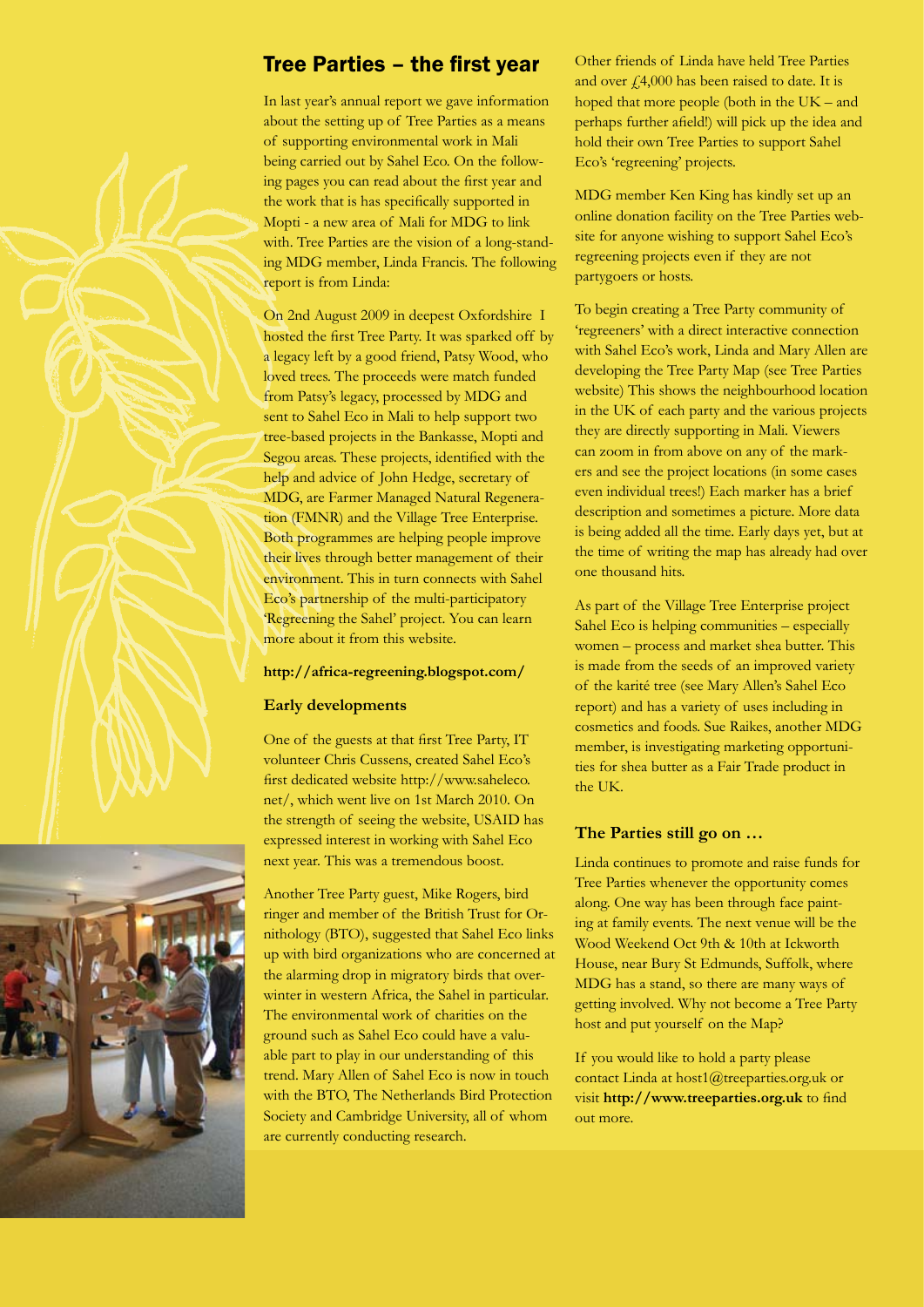## Sahel Eco Report to Mali Development Group

### **January – June 2010**

#### **Report presented by Mary Allen**

Funds raised by MDG member Linda Francis and her Tree Party co-organisers and guests are used to support the work of the Sahel Regreening Initiative and the Village Tree Enterprise project in Mali. This report to MDG covers activities in the six month period January to June 2010.

The Sahel Regreening Initiative works to increase the numbers of trees on agricultural land and by doing so, to contribute to reversing the devastating effects of desertification on rural and urban livelihoods in Mali. Sahel Eco in Mali is part of a broader informal coalition of organisations working to promote more sustainable land management practices in dryland Africa (see http://africa-regreening.blogspot.com/).

The Village Tree Enterprise project is working in 2010 with 1,250 women and 410 men in 47 villages of the Mopti and Segou Regions to promote the development of small rural enterprises based on "non timber" tree products which include: honey, from hives placed high up in the branches of trees; shea "butter", a vegetable oil with many culinary, cosmetic and medicinal uses; mats woven from the leaves of the *doum* palm (*Hyphaene thebaica*); and a variety of edible fruits, nuts and leaves.

Funds raised by MDG -Tree Parties were used to support two activities in particular in the first six months of 2010. Firstly in April they helped pay for six Village Tree entrepreneurs to have a stall and display their products at SIAGRI 2010, an international agricultural fair in Bamako and, whilst there were there, to attend the formal launch of the Sahel Regreening Initiative. Secondly in May, they enabled members of the Barahogon association to make a tour of 21 other villages raising awareness of the simple, low cost techniques they use to fight deforestation and regenerate the tree cover in their fields bringing multiple benefits including higher cereal yields and more abundant supplies of firewood and fodder.

#### **Village Tree Entrepreneurs at the SIAGRI 2010 Agricultural Fair**

Organised by the Malian Chamber of Agriculture, the SIAGRI 2010 international agricultural fair was held from 24th to 30th April 2010 at the Palais de la Culture Amadou Hampethe Ba, on the banks of the river Niger in Bamako. A couple of days before it started the two VTE project coordinators Amadou Tangara and Meme Sidibe travelled down to the capital with six of their "nontimber tree product" entrepreneurs:

- Mr Luc Doho member of the Noulé enterprise group in the village of Léguéré (Bankass) who collects and sells fruit of the tamarind tree (Tamarindus indica)
- Mr Issa Guindo member of the Andoubèrè group in the village of Endé (Bankass) who also collects and sells tamarind fruit
- Mme Mèrèbara Nanatoume member of the Séguérémo enterprise group from the village of Kamba Komodiguili (Bandiagara), who also collects and sells tamarind fruit
- Mr Sabéré Diarra from the village de Bambara (Tominian) who produces and sells honey from hives placed high up in the trees around the village and in the forest
- Mme Naomi Dembele from the village de Sira (Tominian) who transforms nuts from the shea tree (Butyrospermum parkii) into high quality shea butter
- Mme Angèle Dembele from the village of Mouni (Tominian) who collects and sells the seeds of the néré tree (Parkia biglobosa) which are used to make soumbala, a traditional condiment rich in protein and iron, which is used to flavour sauces.

SIAGRI 2010 was the first time for many of the entrepreneurs to attend an agricultural product fair and the first time any of them had run a stall and displayed their products. Imagine their pride when the President of Mali, Amadou Toumani Toure, paid their stall a visit and chatted to them about their work!



President Amadou Toumani Touré visits the Village Tree Enterprise stall at SIAGRI 2010 in Bamako. Naomie Démbélé, shea butter entrepreneur from Tominian, is in the background

Each entrepreneur came to SIAGRI with a small quantity of their produce nicely packaged and labelled for the occasion and the main objective for this first SIAGRI was to learn from the other exhibitors and make contacts. Many potential clients appreciated the high quality of the Village Tree products and spent time at the stall, getting to know the entrepreneurs and swapping mobile phone numbers with them. Quite a few of the carefully prepared pots and packages ended up being given away as free samples and one of the lessons which the entrepreneurs took away from their week in Bamako was that "next time" they would package their products in a mixture of small-sized containers to give away as samples to the professional buyers and large-size containers for those who want to buy. Another lesson was that they need to organise and work together more in order to offer the sorts of quantities which interest the serious buyers. All agreed that meeting people who were seriously interested in their products had given them much greater confidence and pride in what they are doing.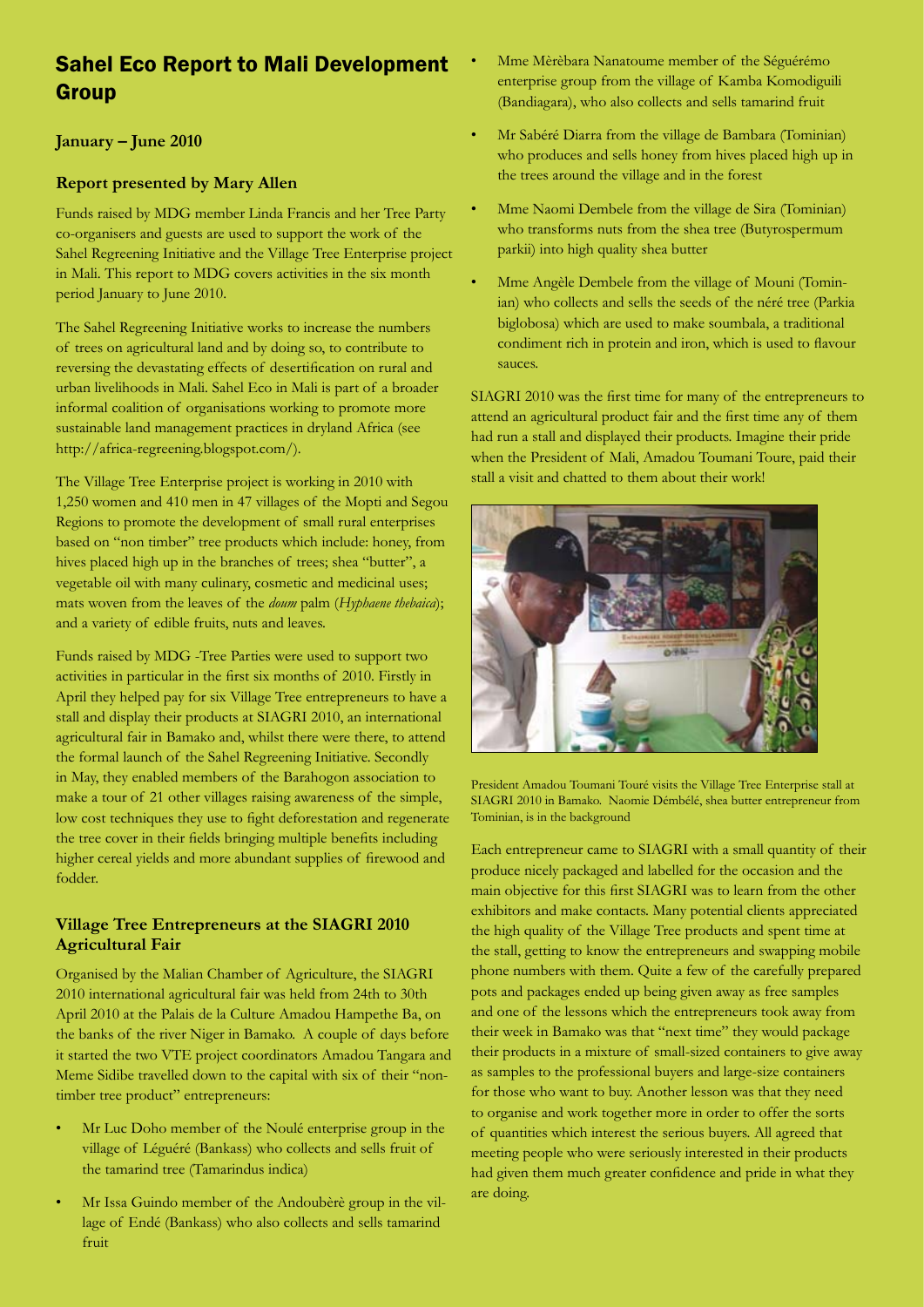One contact made at SIAGRI was with a trader from Mopti who ordered 10 kilos of the high quality shea butter from Naomie Dembele to test the reaction of his clients to this new and slightly more expensive product. Naomie sent the order off as soon as she returned home and hopes that more orders will follow once this year's shea nut harvest has been transformed. The Tominian district is at the very northern limit of the ecological range of the shea tree, making Naomi and other 27 women the Gnouboirisin (Solidarity is Good) self-help group, well positioned to take advantage of the market for high quality shea butter in the Northern desert regions of Mali such as Mopti, Timbuktu, Gao and Kidal.



Naomie Dembélé, with a container of the high quality shea butter she makes.

Another contact made at SIAGRI was with a young Malian engineer who designs and manufactures equipment for small scale food processing. After SIAGRI he visited some of the entrepreneurs in Tominian to learn more about what technology they need in order to scale up their production. In July, he and a number of other business service providers including microcredit institutions, will meet with representatives of all the village tree entrepreneur groups at an event organised by Sahel Eco in Tominian.

The Sahel Regreening Initiative was formally launched during SIAGRI by the Minister of the Environment, and the Sahel Eco team and entrepreneurs took time off from the stall to attend the event. In their 'business plans', Village Tree entrepreneurs commit to protecting and improving the resources on which their livelihoods depend, both by planting trees and by protecting naturally regeneration. At the launch ceremony the Village Tree entrepreneurs were acknowledged as 'regreening champions' alongside the farmers from Bankass and Tominian who spoke to the invited guests about their work to protect trees and promote reforestation. All were kitted out in the 'Sahel Regreening' fabric specially designed and printed in Mali, for the occasion.



Some of the tree product entrepreneurs and other re-greening champions at the launch of the Sahel Regreening Initiative on 29th April at the Grand Hotel Bamako

#### **The Barahogon Association on Tour.**

Two years ago Sahel Eco made a short, 15 minute film showing how the members of the Barahogon association had successfully restored tree cover on their fields using simple, low cost techniques to protect and manage naturally regenerating tree seedlings. Since then the film has been seen by thousands of people in other districts of Mali, on national television and via the web but ironically, by very few people in the villages closest to where it was made, in the Bankass district

So in May 2010, the Barahogon association took their film on tour, with support from MDG -Tree Parties, visiting 21 villages in the district and showing the film to an estimated audience of 7,500 people including over 4,000 women.



Watching the film "Barahogon" in the village of Soguina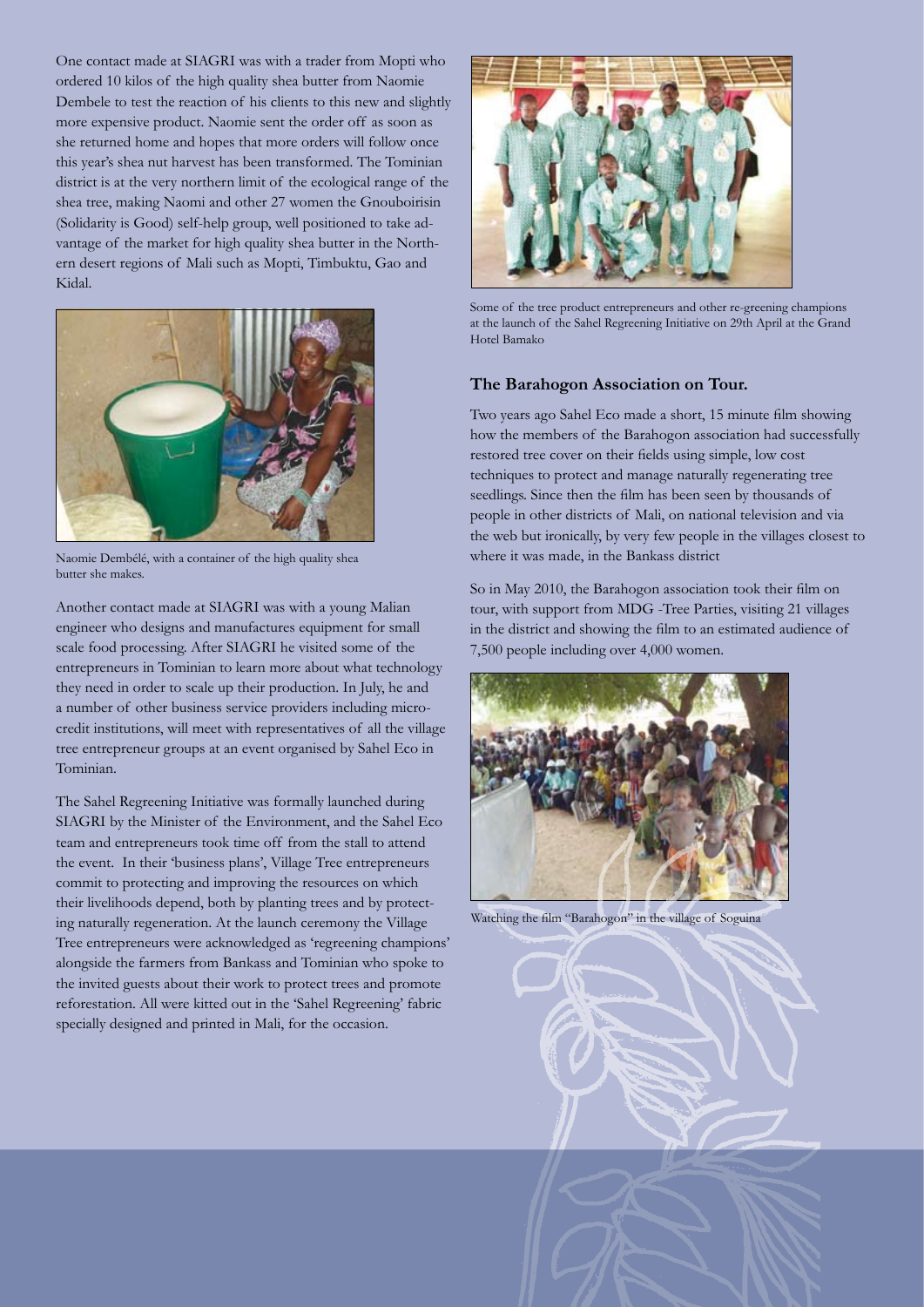Meals for Mali invite your friends round and raise money- use Malian recipes on our website

Announce your firm on our web site

Sponsorships available

### like Quizzes?

Why not run a quiz we can help with the questions and the organisation

# Innovator? We are always interested in new

ideas for fundraising- just get in touch



# $\mathbf{D}_{\text{onate}}$

This can be money, or your time, or your expertise- we can make use of all those things

# vents

Of all kinds are helpful- we have been supported through concerts, plays and even a sponsored silence!

## ouchers

Give our Gift Vouchers for a present which really makes a difference- new vouchers ready

Exercise is good for you Join one of our walks or run one yourself and raise money with your friends

# love film?

Organise a screening of our film to raise money and find new supporters

# nline giving

Take a look at our web site to make a donation easily

uddings for Christmas

Reserve your renowned Linda King pudding now! Buy some Christmas cards as well!

# $\mathbf L$ usic support

Be a Truck steward next year

**Every penny counts** Use our small change bottles and push the total up bit by bit!

# ew members

Ask you friends or colleaguespushing our membership up really helps

# Tree Parties

One of those brilliant innovative ideas which Linda Francis has put into action this year

# $\mathbf{T}$ ift Aid

Do we have your signature so that we can claim the whole value of your donation?

**Regular donations** We love Standing Orders because they give us reliable regular income- use the firm on our web site

# n line a lot?

Use everyclick as your search engine and earn MDG money every time. Or use www.easy search.co.uk as a search engine on which you can register MDG as the charity to receive a donation for clicks - then via them go into easyfunding to buy lots of your internet purchases from places like Amazon, M&S, John Lewis and lots of others who then donate to MDG

# se your skills

All MDG's work is done by volunteers - from accountancy to web building we can use the skills you have

 $\cosh$  Junk Saleable goods and books always welcome for our market

stall at Coggeshall